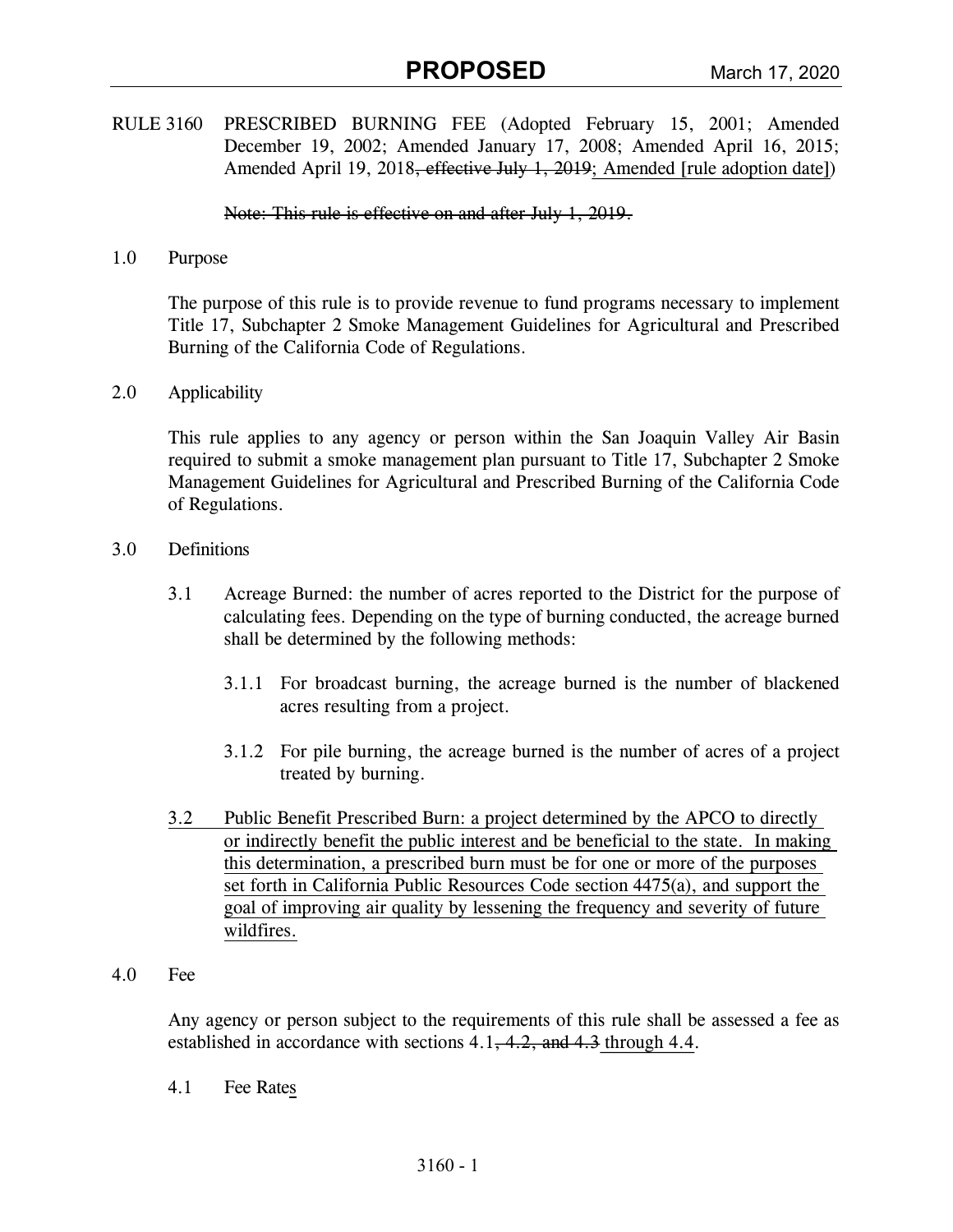- 4.1.1 The fee rate used to assess fees for broadcast burning shall be \$7.00 per acre burned.
- 4.1.2 The fee rate used to assess fees for pile burning shall be \$4.20 per acre burned.
- 4.1.3 The fee rate used to assess fees for burns that include pile burning and broadcast burning, of the same acreage, shall be \$7.00 per acre burned.
- 4.2 Reporting of Acreage Burned

 By February 1, 2002 and each February 1 thereafter, each agency or person subject to this rule shall report to the District the acreage burned during the previous calendar year.

- 4.3 Fee Assessment
	- 4.3.1 By May 1, 2002, and each May 1 thereafter, the APCO shall assess a fee on each agency or person subject to this rule. The assessed fee shall equal the product of the acreage burned the previous calendar year, minus 40 acres per property owner, and the fee rate set in section 4.1.
	- 4.3.2 By June 30, 2002, and each June 30 thereafter, each agency or person shall remit the fee assessed to the District.
- 4.4 Fee Reduction for Public Benefit Prescribed Burns
	- 4.4.1 Should the District receive funding through the state Prescribed Burn Reporting and Monitoring Support Program, or similar state or federal programs that provide the District with targeted funding to implement the District's Prescribed Burn program under Rule 4106, those funds may be used to offset or reduce the fees incurred by an agency or person conducting Public Benefit Prescribed Burns.
	- 4.4.2 For each agency or person requesting a fee reduction: When reporting completed acres in accordance with section 4.2, each agency or person shall provide, in a manner approved by the District, the name of each prescribed burn project, acres burned, and whether it was a Public Benefit Prescribed Burn as defined in section 3.2. Sufficient justification must be provided to demonstrate that projects identified as Public Benefit Prescribed Burns meet the definition in section 3.2. The APCO shall retain the sole discretion to determine if a project qualifies as a Public Benefit Prescribed Burn.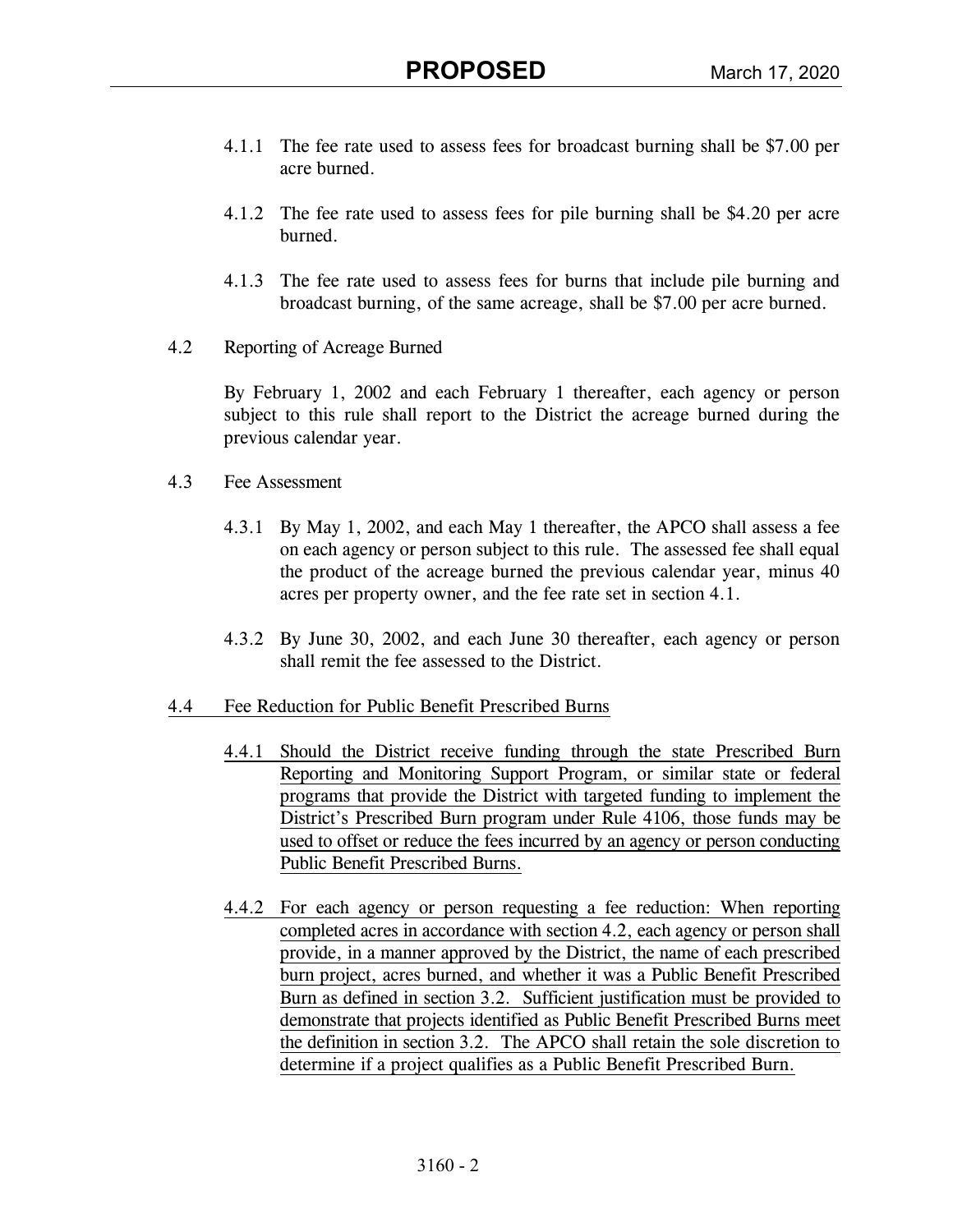- 4.4.3 If the District's allocation of state and federal funding to implement the prescribed burn program includes sufficient funds to reimburse the District for the revenue required to be collected for all Public Benefit Prescribed Burns under section 4.3 of this rule, then the fees for Public Benefit Prescribed Burns shall be waived. If the funds are not sufficient to fully reimburse the District for these projects, the District shall collect fees from each agency or person subject to this rule for the balance of those revenues in accordance with section 4.4.4.
- 4.4.4 The annual fee for each agency or person shall be reduced by a prorated portion of the funds received, determined as follows:
	- 4.4.4.1 Determine fee revenue due for Public Benefit Prescribed Burn projects: the portion of each agency or person's fee from section 4.3 that is for Public Benefit Prescribed Burn projects, as reported in section 4.4.2.
	- 4.4.4.2 Determine the agency or person's ratio: For each agency or person, it is the public benefit portion of their fee divided by the sum of the public benefit portions of the fees for all agencies and persons required to submit a smoke management plan.
	- 4.4.4.3 Multiply the agency or person's ratio by the total amount of state or federal funding received. The agency or person's fee pursuant to section 4.3 shall be reduced by this amount.